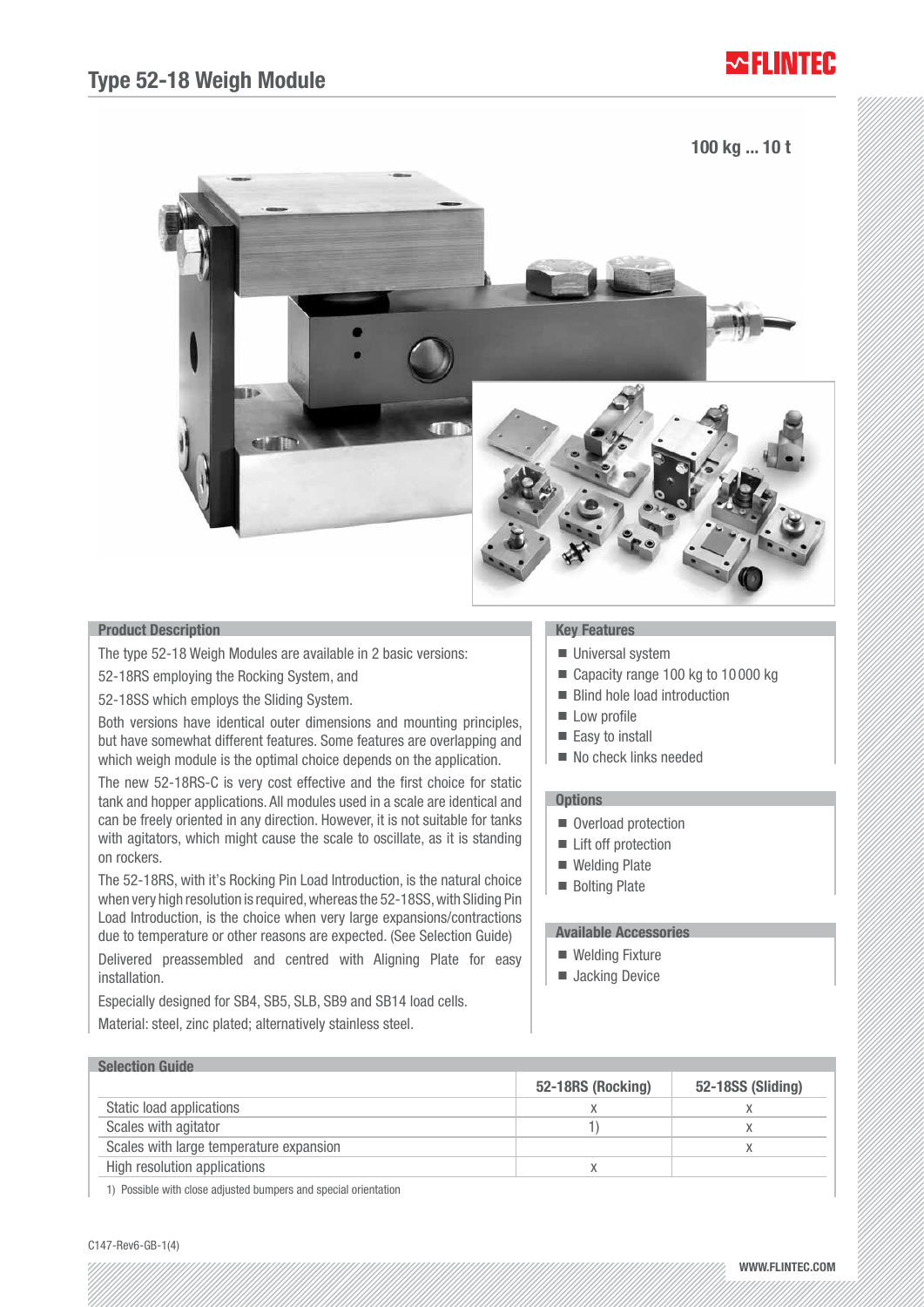# **WELINTEC**



| $U,UU$ NIV $\{LLILLUU$ NIJ | 101 | U+         |          |          |          |    |            |    |          | $\sqrt{2}$ |     |     |           |           |          | 25 Nm                    |
|----------------------------|-----|------------|----------|----------|----------|----|------------|----|----------|------------|-----|-----|-----------|-----------|----------|--------------------------|
| $0.25$ klb $(912268$ kg)   |     |            |          |          | 33       |    | 120        |    |          |            |     |     |           |           |          |                          |
| 2502000 kg                 |     |            |          |          |          |    |            |    |          |            |     |     |           |           |          |                          |
| 50 kN (5099 kg)            |     |            |          |          | 35       |    | 165        |    |          | 169        |     |     |           |           |          | 50 Nm                    |
| 10 klb (4536 kg)           |     |            |          |          | 40       |    | 155        |    |          | 159        | 41  |     |           |           |          |                          |
| 100 kN (10197 kg)          | 195 | 128        | 50       | 50       | 50       | 75 | 205        | 80 | 60       | 215        |     | 120 | 150       | 90        |          | M <sub>12</sub>   115 Nm |
|                            |     | 100<br>135 | 63<br>84 | 25<br>35 | 25<br>35 |    | 13.5<br>13 |    | 45<br>55 | 40<br>50   | 124 | 19  | 80<br>100 | 80<br>100 | 58<br>76 | M8<br>M10<br>13.5        |

CAD files for customer's own application drawings are available for download from the Flintec homepage.

|                       | <b>WEIGH MODULE TYPES</b> | <b>MAX FORCE F</b>           | <b>MAX SIDE FORCE</b>    |                           |  |  |
|-----------------------|---------------------------|------------------------------|--------------------------|---------------------------|--|--|
| <b>Rocking System</b> | 52-18RS-A                 | With rocking pin and bumpers | 200% of E <sub>max</sub> | 100\% of $E_{\text{max}}$ |  |  |
|                       | 52-18RS-B                 | With free rocking pin        | 200% of E <sub>max</sub> | $\overline{\phantom{a}}$  |  |  |
|                       | 52-18RS-C                 | With bumping rocking pin     | 200% of E <sub>max</sub> | $50\%$ of $E_{max}$       |  |  |
| <b>Sliding System</b> | 52-18SS-A                 | With sliding pin and bumpers | 200% of E <sub>max</sub> | 100% of E <sub>max</sub>  |  |  |
|                       | 52-18SS-B                 | With free sliding pin        | 200% of $E_{\text{max}}$ | $\overline{\phantom{a}}$  |  |  |
|                       | 52-18SS-C                 | With fixed pin               | 200% of E <sub>max</sub> | 100% of $E_{\text{max}}$  |  |  |

 $E_{\text{max}} =$  maximum load cell capacity



Weigh module assembled and aligned for installation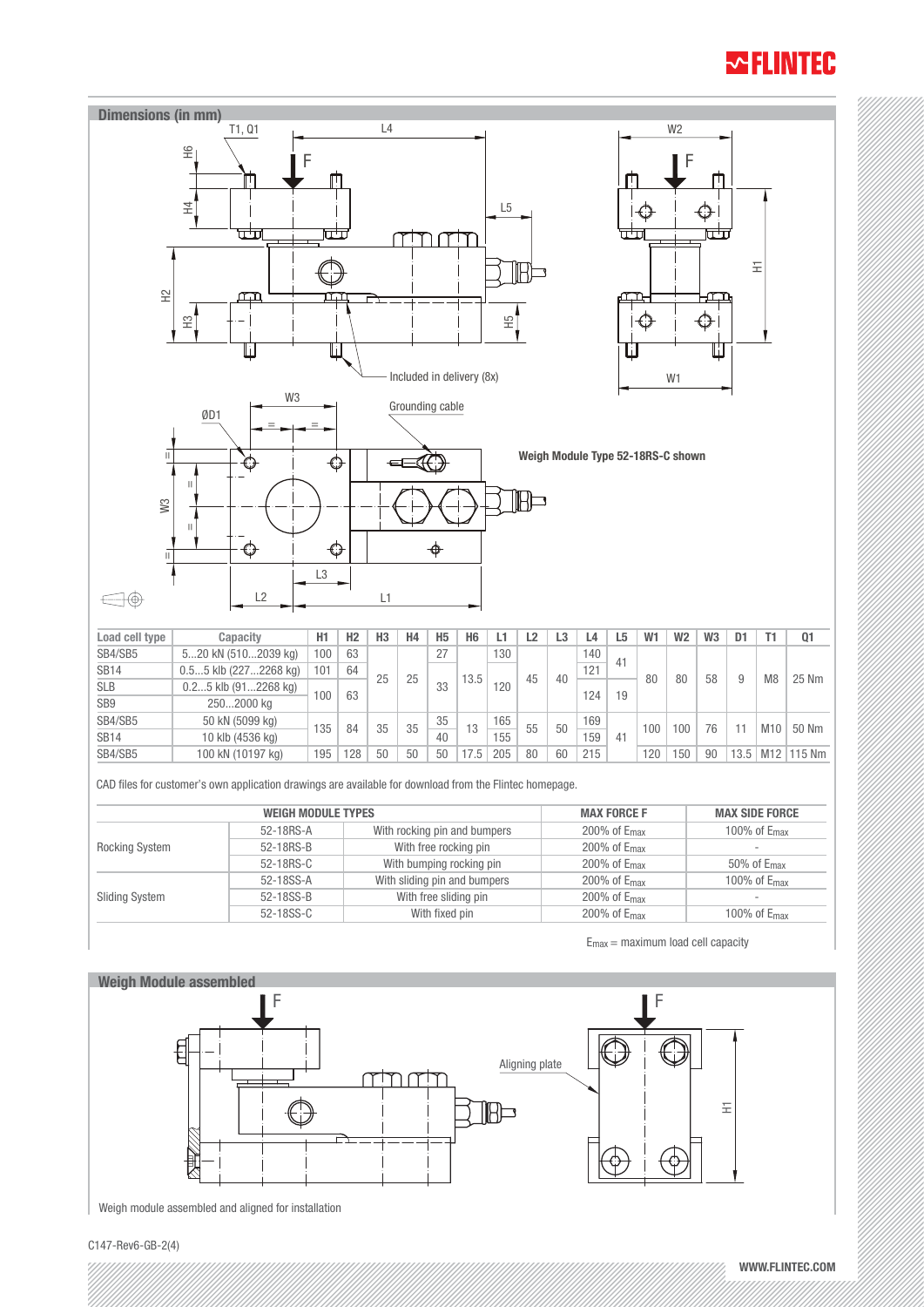## **WELINTEC**



C147-Rev6-GB-3(4) Dimensions and specifications are subject to change without notice.